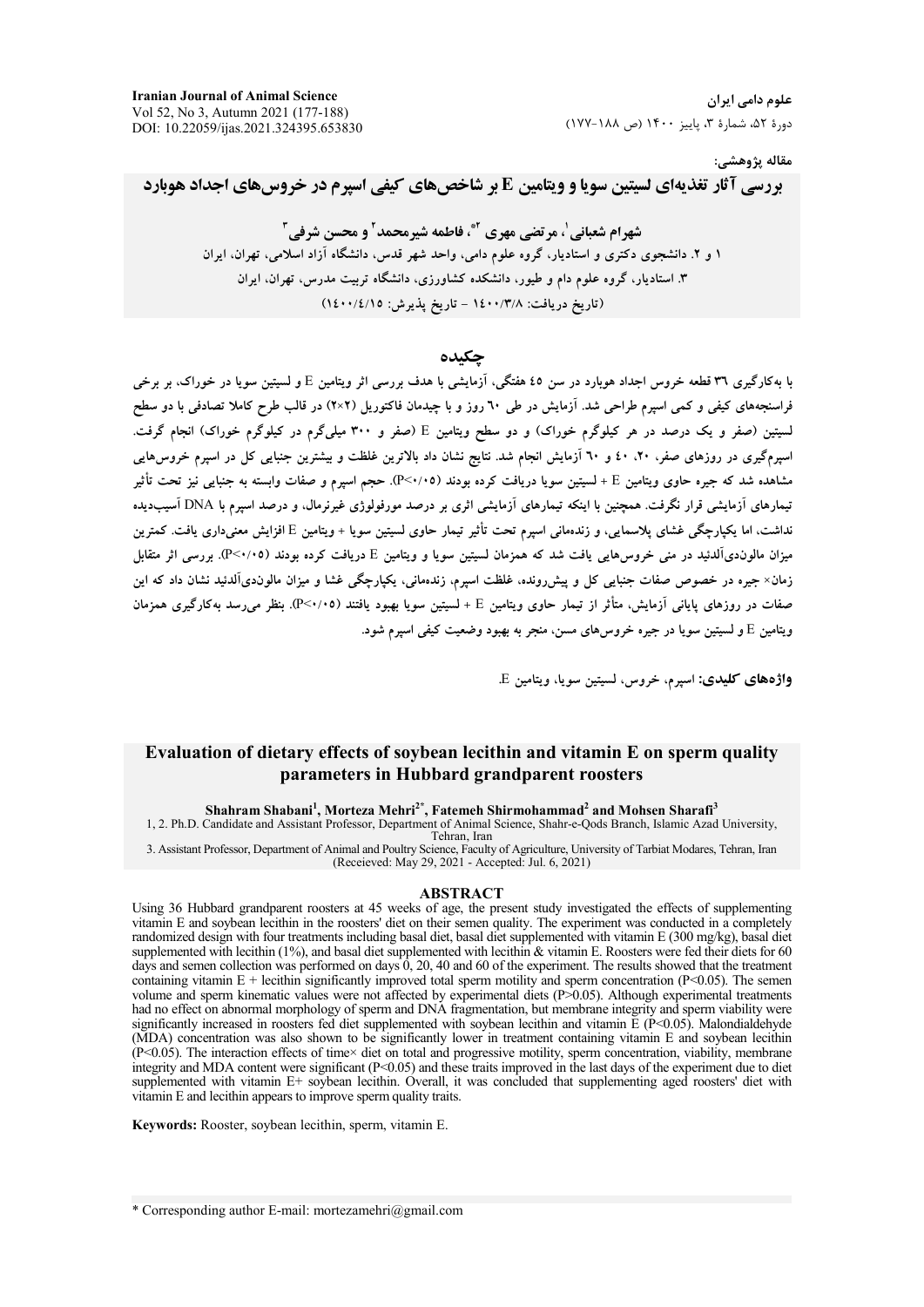سلولهای اسپرم طی روند اسپرماتوژنز، بخش زیادی از سیتوپلاسم خود را به همراه مواد آنتی|کسیدانی موجود در آن از دست داده و در برابر تنش اکسیداتیو حساس میشوند (Zini et al., 1993). قرار گیری اسپرم در معرض تنش اکسیداتیو، میتواند آغازگر روند مرگ برنامهریزی شدهی اسپرم یا آپویتوزیس بوده و سبب افت صفات كيفي اسيرم شود (Partyka et al., 2010).

یکی از راهکارهایی که میتواند سبب بهبود عملکرد تولیدمثل خروس شود، راهکار تغذیهای است؛ دستکاری جیره، از جمله افزودن آنتیاکسیدان به جیره، به عنوان روشی برای افزایش کیفیت مایع منی خروس پیشنهاد شده است (Safari Asl et al., 2018). از آنتیاکسیدانها میتوان به منظور جمعآوری و خنثی سازی اکسیژن فعال در داخل و خارج سلول، پیشگیری از تولید ROS، و کاهش آپوپتوزیس بهره برد (Surai et al., 2019). بسیاری از ترکیبات خوراکی واجد عملکرد آنتی اکسیدانی بوده و وقتی در جیره غذایی قرار میگیرند، بین تولید اکسیدان و دفاع آنتی اکسیدانی تعادل برقرار میکنند؛ لسیتین سویا که در مسير فرآوري روغن سويا به دست مي آيد از جمله این ترکیبات خوراکی است (Jaldin et al., 2006).

تجویز لسیتین سویا در جیره موش سبب کاهش روند التهابي روده و كاهش تنش اكسيداتيو از طريق کاهش قابل توجه در پراکسیداسیون لیپیدها شد و نیز در تقویت دفاع آنتی اکسیدانی مؤثر بود ( Colares et al., 2016). استفاده از لسيتين سويا به عنوان منبع لیپوپروتئین در رقیق کنندههای منی مورد توجه قرار گرفته است (Papa et al., 2010) زيرا به نظر مى رسد استفاده از این منبع گیاهی سبب بهبود کیفیت اسپرم E و باروری می شود (Akhter et al., 2012). ویتامین برای اولین بار در مایع منی بوقلمون و پس از آن در منی پرندگان دیگر مانند خروس شناسایی شد (Rengaraj et al., 2015). ويتامين E راديكال هاي آزاد درون سلولی را حذف نموده و با پیشگیری از تنش اکسیداتیو و مهار پراکسیداسیون لیپید در اسپرم موجب حفظ زندهمانی و سلامت غشای اسپرم در مدتهای طولانی میگردد (Surai et al., 2019). در  $E$  پژوهش حاضر آثار تغذیهای لسیتین سویا و ویتامین

### مقدمه

عوامل مختلفی از جمله ژنتیک، عوامل تنش;ا، آفلاتوکسیکوزیس و بالا رفتن سن میتواند اسپرم را متأثر ساخته و باروری خروس را کاهش دهد ( Fouad et al., 2019). در سنين بالاتر از ۴۵ هفتگی، وزن بيضه، سطح تستوسترون، حجم مايع مني، غلظت اسپرم، زندهمانی، جنبایی، میزان اسیدهای چرب سیرنشده اسپرم و نیز غلظت آنتیاکسیدانهای آن کاهش می یابد، در حالی که پراکسیداسیون لیپیدهای يلاسماي مني افزايش مي يابد (Surai et al., 2019). همسو با این تغییرات، کاهش عملکرد غشای اسپرم، کاهش فعالیت میتوکندری و در نتیجه کاهش باروری رخ می دهد (Cerolini et al., 1997). عوامل تغذیهای می تواند تأثیر مخرب افزایش سن بر اندامهای تولید مثلی، صفات مایع منی و باروری خروس را تا حدی .(Fouad et al., 2020).

وجود اکسیژن برای ارگانیسمهای هوازی ضروری است، اما سبب توليد گونههای واكنش گر اكسيژن j (Reactive Oxygen Species; ROS) رادیکالهای آزاد همچون مولکولهای سوپراکسید، رادیکالهای هیدروکسیل، پراکسیدها و هیپوکلرو اسید می شود (Fulbert & Cals, 1992). گونههای واکنش گر اکسیژن نقش مهمی در مسیرهای سیگنالدهی فرآیندهای متابولیکی دارند، با این حال، در سطوح بالا سبب اختلالاتی مانند پراکسیداسیون لیپید، شکست DNA و يا تخريب پروتئين ميشوند ( Fulbert & Cals, 1992). سیستم آنتی|کسیدانی (آنزیمی و غیر آنزیمی)، سد دفاعی ارگانیسمها در برابر این تغییرات است. آنزیمهایی همچون سوپراکسید دیسموتاز، کاتالاز، گلوتاتیون پراکسیداز و گلوتاتیون ردوکتاز در این سیستم فعال هستند (Surai *et al.,* 2002). فلاونوئيدها و ساير تركيبات موجود در غذا از جمله ويتامين E و لسيتين، نیز می توانند از اجزای غیر آنزیمی این سیستم دفاعی باشند (Colares et al., 2016; Surai et al., 2019). با این حال، حتی در حضور این سیستم آنتی اکسیدانی، ROSها می توانند از ظرفیت آنتی|کسیدانی سلول فراتر رفته و منجر به ایجاد شرایطی شوند که از آن با عنوان . تنش اكسيداتيو ياد مي شود (Pruchniak et al., 2016).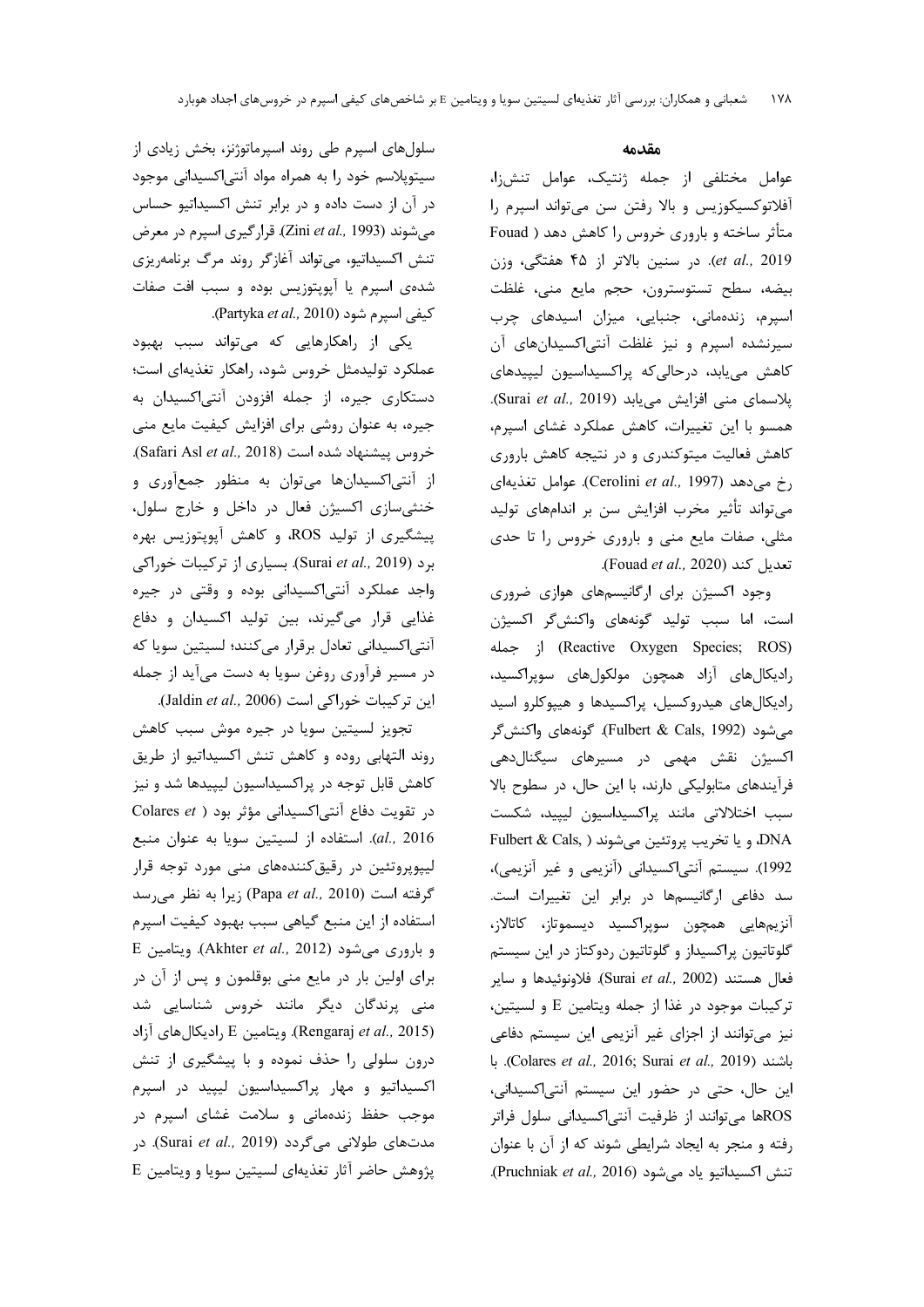بر شاخصهای کیفی اسپرم در خروسهای اجداد هوبارد مورد بررسی قرار گرفت.

## مواد و روش ها

به منظور بررسی تأثیر لسیتین سویا و ویتامین E بر فراسنجههای اسپرم خروس اجداد هوبارد، ۲۴ قطعه خروس M99 (خط A)، در سن ۴۵ هفتگی، با میانگین وزن ۴۴۸۰ گرم و ضریب تنوع برابر با ۱۰/۱ درصد به کار گرفته شدند. این آزمایش در طی ۶۰ روز و با چیدمان فاکتوریل (۲×۲) و در قالب طرح کاملا تصادفی، با دو سطح فاکتور لسیتین (صفر و یک درصد در هر کیلوگرم خوراک) و دو سطح فاکتور ویتامین E (صفر و ۳۰۰ میلی گرم در کیلوگرم خوراک) انجام گرفت. خروسها در قفسهای انفرادی با ابعاد (۷۰×۷۰×۷۰ سانتی متر) در دمای ۱۸-۲۲ درجه سانتی گراد، و برنامه نوردهی ۱۵ ساعت روشنایی و ۹ ساعت خاموشی نگهداری شدند. چهار جیره آزمایشی عبارت بودند از جیره حاوی سطوح صفر ويتامين E و لسيتين سويا؛ جيره حاوى ٣٠٠ میلی گرم ویتامین E در هر کیلوگرم خوراک و سطح صفر لسيتين سويا؛ جيره حاوي سطح صفر ويتامين E و يک درصد لسيتين سويا؛ و جيره حاوي يک درصد لسيتين سویا + ٣٠٠ میلی گرم ویتامین E در هر کیلوگرم خوراک. جیرههای آزمایشی ایزوانرژی و ایزونیتروژن بوده و برای تأمین مواد مغذی پیشنهاد شده در راهنمای پرورش مربوطه تنظیم (جدول ۱) و آب به صورت آزاد در اختیار آنها قرار داشت.

خروسها به مدت یک هفته برای جمع|وری منی عادتدهی شدند، سپس اسپرمگیری از خروس به روش ماساژ شکمی (Burrows & Quinn, 1937) در روزهای ۰، ۲۰، ۴۰ و ۶۰ آزمایش انجام شد. حجم منی با استفاده از ست اندازهگیری منی در آزمایشگاه اندازهگیری شد. غلظت منی با آب مقطر به نسبت یک به ۲۰۰، به کمک Shahverdi et al., ) الام نئوبار هموسایتومتر سنجش شد 2015). اندازهگیری شاخصهای حرکتی اسپرم با استفاده از سیستم آنالیز کامپیوتری اسپرم (CASA) صورت گرفت. برای این منظور ۵ میکرولیتر از منی روی لام مخصوص ریخته شد، لام مورد نظر با استفاده از میکروسکوپ CASA بررسی شد. پس از بررسی نمونه

منی توسط نرمافزار CASA، دادههای جنبایی و همچنین دادههای وابسته به جنبایی توسط این برنامه ثبت گردید .(Long et al., 2010)

برای اندازهگیری زندهمانی اسپرم از کیت Annexin V-FITC برای تشخیص جابجا شدن فسفاتیدیل سرین از لایه داخلی به لایه بیرونی غشای پلاسمایی سلول به عنوان شاخص آپوپتوزیس اسپرم استفاده شد. به این منظور نمونههای منی با بافر کلسیم شستشو و غلظت به ۱۰۶\*۱ اسپرم در هر میلی لیتر رسانده شد و ۱۰ میکرولیتر Annexin-V به ۱۰۰ میلی لیتر نمونه اضافه شد. پس از ۱۵ دقیقه که نمونهها در دمای اتاق انکوبه شدند، ۱ میکرولیتر PI) Propidium Iodide) به هر نمونه اضافه شده و نمونه توسط دستگاه فلوسایتومتری خوانده شد (Lotfi et al., 2017).

# جدول ۱. اقلام خوراکی و ترکیب شیمیایی جیره مصرفی ف وساها

Table 1. Ingredients and the chemical composition of diets fed to roosters

| Ingredients                    | <b>Basal</b> diet | Diet with Lecithin |  |  |
|--------------------------------|-------------------|--------------------|--|--|
|                                | (%)               | $(\%)$             |  |  |
| Corn                           | 60                | 60                 |  |  |
| Soybean meal (44%)             | 7.28              | 7.15               |  |  |
| Wheat                          | 7.20              | 4.07               |  |  |
| Barley                         | 9                 | 9                  |  |  |
| Wheat bran                     | 12.65             | 14.89              |  |  |
| Vitamin & Mineral permix**     | 0.6               | 0.6                |  |  |
| Oyster shell                   | 1.48              | 1.52               |  |  |
| DCP                            | 1.33              | 1.25               |  |  |
| DL-methionine                  | 0                 | 0.05               |  |  |
| Common salt                    | 0.46              | 0.46               |  |  |
| Lecithin                       | 0                 |                    |  |  |
| <b>Contents by calculation</b> |                   |                    |  |  |
| $ME$ (kcal/kg)                 | 2800              | 2800               |  |  |
| CP(%)                          | 12.22             | 12.20              |  |  |
| Calcium $(\% )$                | 0.9               | 0.9                |  |  |
| Available $P(\%)$              | 0.39              | 0.39               |  |  |
| Methionine $(\%)$              | 0.26              | 0.26               |  |  |
| Lysine $(\% )$                 | 0.49              | 0.49               |  |  |
| TSAA (%)                       | 0.46              | 0.46               |  |  |

\* جهت تهیه جیرههای حاوی ویتامین، ۳۰۰ میلی گرم ویتامین E به هر کیلوگرم از جیرههای مندرج در جدول افزوده شد.

\*\* مقدار ويتامينها و مواد معدني در هر كيلوگرم خوراک عبارت بود از: ويتامين أ، ١٣٢٠٠ واحد بين|لمللي؛ ويتامين د ٣، ۴٢٠٠ واحد بين|لمللي؛ ويتامين اي، ١٢٠ واحد بين المللي؛ ويتامين كا ٣، ۶ ميلي گرم؛ نياسين، ۶۶ میلیگرم؛ ریبوفلاوین، ۱۴/۴ میلیگرم؛ تیامین، ۳ میلیگرم؛ پانتوتنیک اسید، ۱۸ میلیگرم؛ اسید فولیک، ۲/۴ میلیگرم؛ پیریدوکسین، ۴/۸ میلیگرم؛ ب ١٢، ٠/٠۴ ميلي گرم، بيوتين، ٠/٣ ميلي گرم؛ آهن (سولفات آهن)، ۶۰ ميلي-گرم؛ منگنز (سولفات منگنز)، ۱۴۸ میلیگرم؛ روی (اکسید روی)، ۱۲۰ میلی-گرم؛ مس (سولفات مس)، ١٢ ميليگرم؛ يد (يديد پتاسيم)، ٢/۴ ميليگرم؛ و سلنيوم (سلنيت سديم)، ١٣۶٠ ميلي گرم.

was added to these diets containing vitamin E, 300 mg of vitamin/kg<br>was added to these diets.<br>
\*\* Supplied per kg of diet: vitamin A, 13,200 IU; vitamin B3, 4200<br>
IU; vitamin E, 120 IU; vitamin K3, 6 mg; niacin, 66 mg; ri

Fe (FeSO4·H2O), 60 mg; Mn (MnSO<sub>4</sub>·H<sub>2</sub>O), 148 mg; Zn (ZnO), 120 mg; Cu (CuSO<sub>4</sub>·5H<sub>2</sub>O), 12 mg; iodine (KI), 2.4 mg; and Se  $(Na_2SeO_3)$ , 0.36 mg.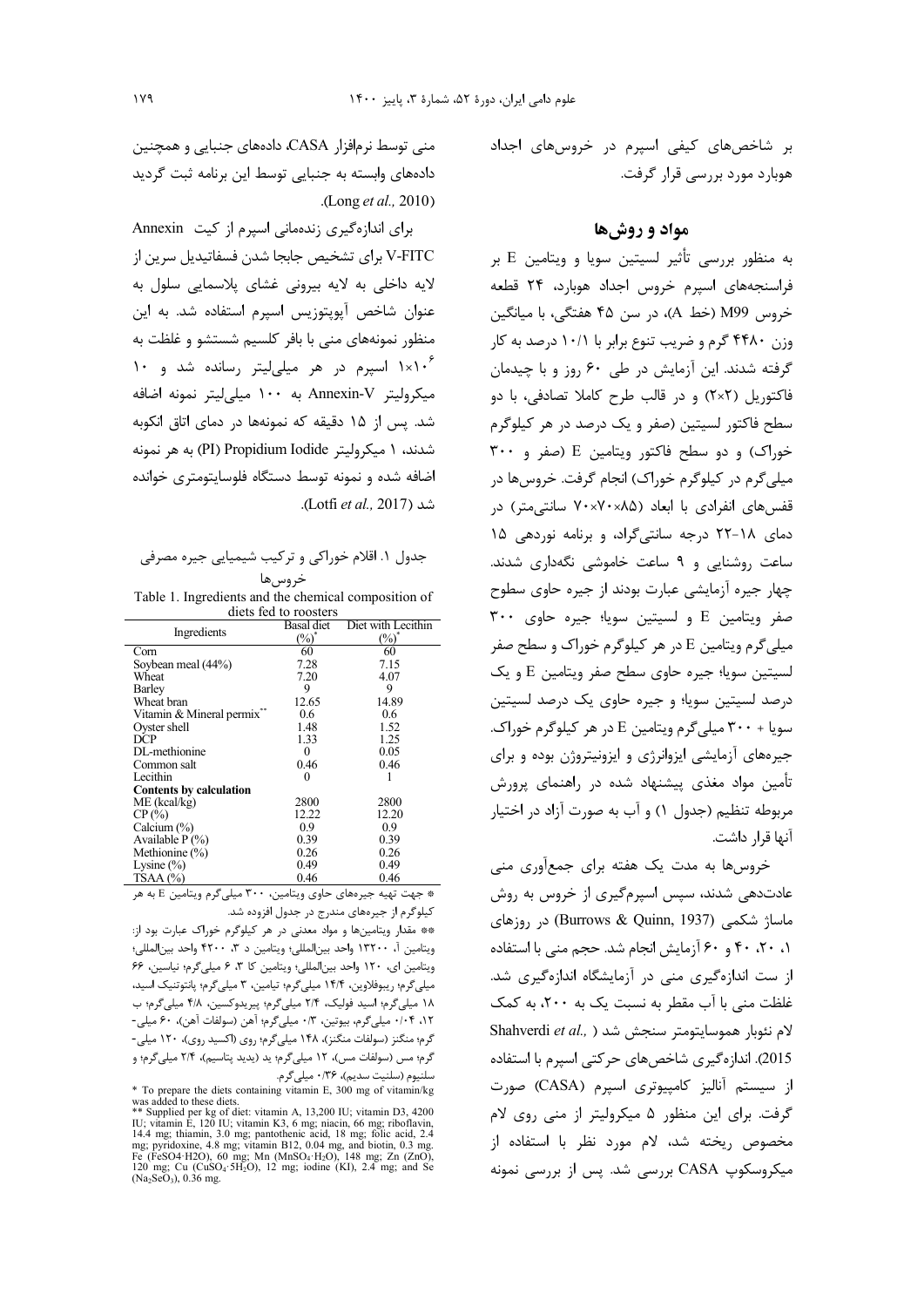به منظور ارزیابی مورفولوژی اسپرم و تعیین درصد اسپرمهای طبیعی و غیرطبیعی از روش رنگآمیزی هانكوك استفاده شد (Najafi et al., 2019). براى ارزیابی اسپرمهای غیرطبیعی حداقل ۳ قطره از هر نمونه به میکروتیوبهای حاوی ۱ سی سی محلول هانكوك (متشكل از ۶۲/۵ ml فرمالين ۳۷٪؛ nd۰ ml بافر PBS؛ و ۵۰۰ ml آب دوبار تقطیر) افزوده شد و سپس یک قطره از این محلول روی لام قرار گرفته و توسط یک لامل یوشانده شد و با شمارش حداقل ۴۰۰ اسپرم زیر میکروسکوپ فاز کنتراست با بزرگنمایی ۴۰۰، درصد اسپرمهای غیرطبیعی محاسبه شد. میانگین سه مشاهده به عنوان یک داده واحد در نظر گرفته شد.

از آزمایش هاس جهت بررسی یکپارچگی غشای پلاسمایی اسپرم استفاده شد (Lotfi et al., 2017). آزمایش هاس بر اساس اسمولاریتی محیطی که اسپرم در آن قرار میگیرد عمل میکند. اسمولاریتی محیط هاس ۱۰۰ میلی اسمولار و اسمولاریته مورد نیاز برای اسپرم ۴۲۵ میلی اسمولار است. بنابراین اسپرم زنده با قرار گرفتن در یک محیط با اسمولاریتی پایین به سرعت واکنش میدهد و انتهای دم آنها گره میخورد. برای انجام این آزمایش Δ+μl منی با Δ+μl محلول هایپواسمتیک (۵۷/۶mM ،۱۰۰mOsm/l) فروکتوز و ۱۹/۲mM سیترات سديم) مخلوط شد. پس از ۳۰ دقيقه انكوباسيون، اسپرمها در زیر میکروسکوپ فاز کنتراست (E200، نیکون، توکیو، ژاپن) بررسی شدند.

غلظت مالون دي آلدهيد (MDA) بعنوان شاخص پراکسیداسیون لیپید منی، اندازهگیری شد. در این روش، یک ملکول MDA با دو ملکول تیوباربیتوریک اسید واکنش داده و فرآورده این واکنش که بیشترین جذب را در طول موج ۵۳۲ نانومتر دارد بوسیله اسيكتروفتومتر (١٢٠٠-UV، UV، ژاپن) تعيين شد (Esterbauer et al., 1991).

برای تشخیص شکست DNA از آزمون رنگآمیزی آکریدین اورنج و بر اساس نفوذ این رنگ به DNA شکسته شده اسپرم و از طریق میکروسکوپ فلورسنت (المپیوس؛ BX51؛ توکیو، ژاپن؛ بزرگنمایی ۴۰۰) استفاده شد. اکریدین اورنج نوعی رنگ انتخابی برای

اسیدهای نوکلئیک است. این رنگ به DNA متصل شده و در اثر اتصال سبب انتشار رنگ سبز فلورسانس در طول موج ۵۲۵ نانومتر میشود. این روش برای جداسازی DNA سالم و دو رشتهای از DNA دینیچر شده تکرشتهای به کار می رود. اسپرم با DNA سالم و اسپرم با DNA آسیبدیده بعد از رنگآمیزی در زیر میکروسکوپ فلورسنت، به ترتیب به رنگ سبز و نارنجي مشاهده مي شوند. تعداد اسپرمهايي كه رنگ نارنجی را نشر میدهند به عنوان درصد شکست DNA شمارش میشوند (Chohan et al., 2004).

دادههای مربوط به فراسنجههای اسپرم در روزهای یک، ۲۰، ۴۰ و ۶۰ گردآوری و اطلاعات مربوط به روز یک، به عنوان عامل کواریت در نظر گرفته شد. جهت بررسی نرمال بودن دادهها، پیش از آنالیز، آزمون شاپیرو-ویلک با استفاده از رویه UNIVARIATE انجام شد. همچنین در صورت نیاز، تبدیل arc-sine روی دادههای درصدی انجام شد. سیس با استفاده از رویه MIXED برای اندازهگیریهای تکرار شده و رویه GLM برای دادههای تکی با استفاده از نرمافزار SAS نسخه (SAS Institute Inc., Cary, NC) ۹,۱ أناليز انجام گرفت. برای مقایسه میانگینها از آزمون توکی-كرامر استفاده شد.

# نتايج و بحث

 $\rm E$  در این پژوهش آثار افزودن لسیتین و/یا ویتامین  $\rm E$  به جیره بر ویژگیهای اسپرم خروسهای اجداد هوبارد مورد بررسی قرار گرفت. آزمایش فاکتوریل با دو فاکتور لسیتین (دارای دو سطح صفر و ۱٪) و ویتامین E (با دو سطح صفر و ۳۰۰ میلی گرم در کیلوگرم) با تکرار در زمان (چهار سطح روزهای ۰، ۲۰، ۴۰ و ۶۰) انجام شد. نتایج مربوط به متغیرهای حرکتی اسپرم شامل درصد اسپرم جنبا (Total motility)، درصد اسيرم جنباي پيش,ونده (Progressive motility)، سرعت جنبایی در مسیر منحنی ( Curvilinear Velocity; VCL)، درصد خطیبودن جنبایی (Linearity; LIN) وجنبايي عرضي سر اسپرم Amplitude of Lateral Head Displacement; ) ALH) در جدول ۲ نشان داده شده است.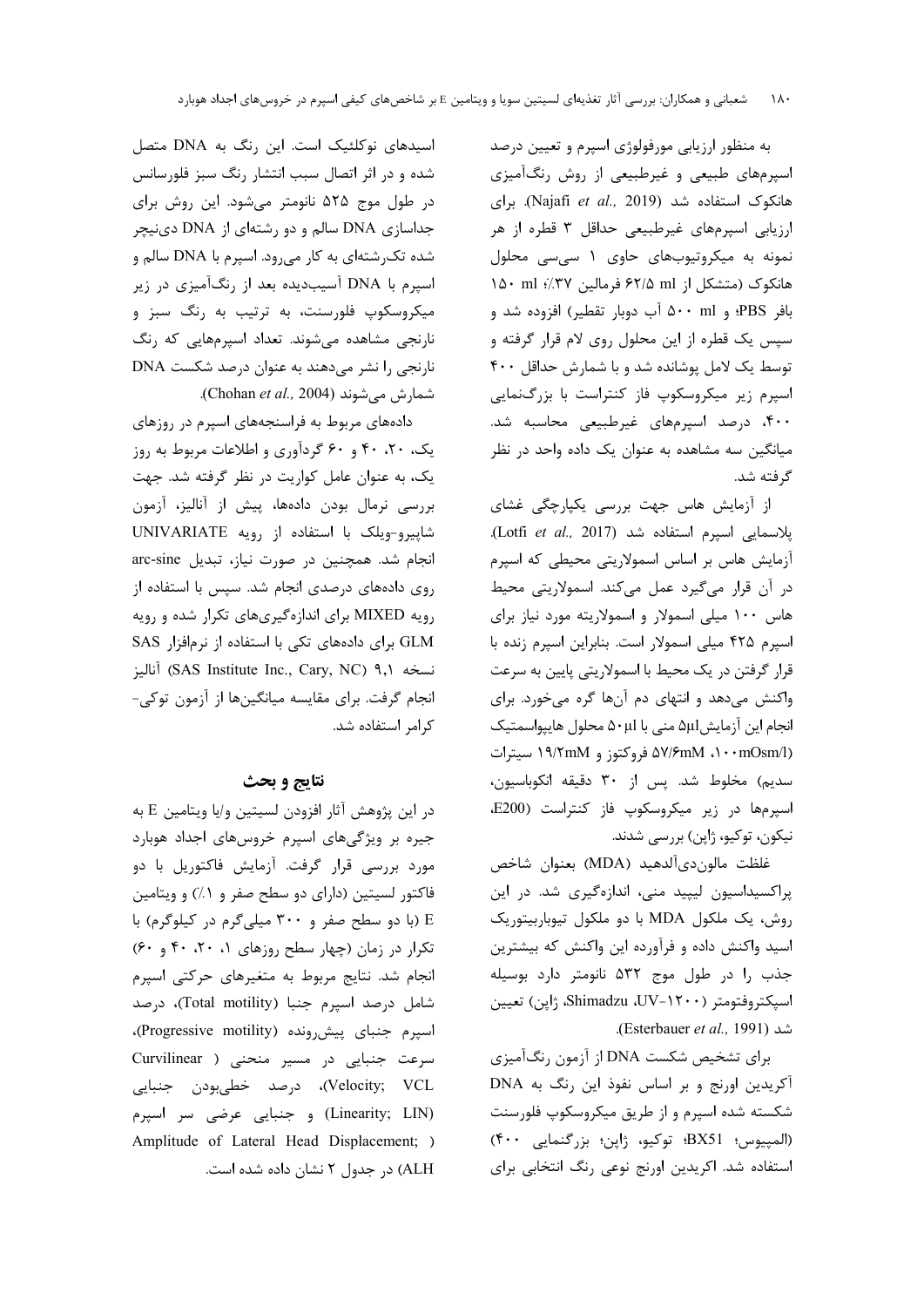| Table 2. Effects of experimental diets on sperm motility characteristics of aged grandparent roosters (mean $\pm$ SD) |          |                          |                             |                    |                  |                  |  |
|-----------------------------------------------------------------------------------------------------------------------|----------|--------------------------|-----------------------------|--------------------|------------------|------------------|--|
|                                                                                                                       |          | Total motility (%)       | Progressive motility $(\%)$ | $VCL$ ( $\mu$ m/s) | LIN(%)           | $ALH$ ( $\mu$ m) |  |
| <b>Treatments</b>                                                                                                     |          |                          |                             |                    |                  |                  |  |
| Lecithin                                                                                                              | Vit E    |                          |                             |                    |                  |                  |  |
| $\%0$                                                                                                                 | $\theta$ | $85.90^{\rm b} \pm 1.85$ | $40.82^{ab}$ ± 2.11         | 179.48±8.86        | $40.16 \pm 2.91$ | $7.70 \pm 1.76$  |  |
| %0                                                                                                                    | 300      | $87.25^{ab}$ ±4.27       | $37.83^b \pm 3.81$          | $184.29 \pm 7.46$  | $40.32 \pm 3.52$ | $8.23 \pm 1.12$  |  |
| %1                                                                                                                    | 0        | $86.40^{\rm b} \pm 2.63$ | $38.44^b \pm 3.35$          | $189.29 \pm 7.18$  | $39.84 \pm 2.40$ | $7.83 \pm 1.29$  |  |
| %1                                                                                                                    | 300      | $91.00^{\circ}$ ±4.06    | $44.00^{\circ}$ ±4.69       | $183.21 \pm 9.72$  | $40.32\pm4.14$   | $8.17 \pm 0.77$  |  |
| <b>Main Effects</b>                                                                                                   |          |                          |                             |                    |                  |                  |  |
| Lecithin                                                                                                              |          |                          |                             |                    |                  |                  |  |
| $\%0$                                                                                                                 |          | $86.50 \pm 3.13$         | $38.56 \pm 3.33$            | $181.88 \pm 8.71$  | $40.45 \pm 3.30$ | $7.97 \pm 1.49$  |  |
| %1                                                                                                                    |          | $88.57 \pm 4.05$         | $40.37 \pm 5.28$            | $186.32 \pm 8.78$  | $39.94 \pm 3.30$ | $8.00 \pm 1.09$  |  |
| Vit E                                                                                                                 |          |                          |                             |                    |                  |                  |  |
| $\mathbf{0}$                                                                                                          |          | $86.15^b \pm 2.23$       | $38.55 \pm 3.10$            | $184.46 \pm 8.86$  | $40.40 \pm 2.80$ | $7.83 \pm 1.51$  |  |
| 300                                                                                                                   |          | $89.24^{\circ}$ ±4.46    | $40.59 \pm 5.59$            | $183.75 \pm 8.78$  | $39.92 \pm 3.81$ | $8.24 \pm 0.94$  |  |
| <b>P-Value</b>                                                                                                        |          |                          |                             |                    |                  |                  |  |
| Lecithin                                                                                                              |          | 0.546                    | 0.1090                      | 0.076              | 0.894            | 0.437            |  |
| Time                                                                                                                  |          | 0.786                    | 0.7774                      | 0.001              | 0.386            | 0.026            |  |
| Vit E                                                                                                                 |          | 0.016                    | 0.1093                      | 0.616              | 0.447            | 0.066            |  |
| Lecithin $\times$ Time                                                                                                |          | 0.129                    | 0.9705                      | 0.313              | 0.702            | 0.552            |  |
| Lecithin $\times$ Vit E                                                                                               |          | 0.024                    | 0.0002                      | 0.052              | 0.150            | 0.855            |  |
| Vit $E \times Time$                                                                                                   |          | 0.335                    | 0.2395                      | 0.957<br>0.293     |                  | 0.190            |  |
| Lecithin $\times$ Vit E $\times$ Time                                                                                 |          | 0.229                    | 0.0587                      | 0.808              | 0.775            | 0.841            |  |

جدول ۲. اثر تیمارهای آزمایشی بر فراسنجههای حرکتی اسپرم خروس اجداد (میانگین±انحراف معیار)

a-b حروف غیر مشابه در یک ردیف نشاندهنده تفاوت معنیدار بین تیمارها میباشد (P<٠/٠۵).

a-b: Different letters within the same column show significant differences among the groups (P<0.05).

عوامل مختلف محيطى از جمله راديكالهاى آزاد ROS رسم (Tsukunaga, 1987). افزايش سطح طے یک سری از واکنشھا از جملـه اكسيداسيون گروههاى سولفيدريل (SH-) منجــر بـــه كـــاهش فـــسفريلاسيون پروتئين آکسونمال میگردد که این امر باعث کـاهش تحرک اسپرم می شود (Aitken *et al.,* 2013). فرضـيه ديگـر این است که پراکسید هیــدروژن (یکی از انواع ROS) میتواند وارد سیتوپلاسم اسپرم شده و فعالیت برخی از آنزیمها از جمله گلوکز- ۶- فـسفات دهیدروژناز (G6PD) که در کنترل ورود گلوکز به مسیر پنتوز فسفات نقش دارد را مهار میکند. در پی مهار آنزیم G6PD سطح سلولی NADPH کاهش یافته و در نهایت فعالیت آنزیم گلوتاتیون پراکسیداز، که در دفاع آنتی|کسیدانی نقش دارد، کاهش می یابد. بنابراين ميزان پراكسيداسيون فسفوليپيدهاى غشاى اسپرم افزایش و در نتیجه سیالیت غشا کاهش پیدا می کند. نتیجه این تغییرات کاهش جنبایی اسپرم .(Aitken et al., 2013).

اگرچه تاکنون پژوهشی در خصوص افزودن لسیتین به جیره خروس انجام نشده است اما مقالات زیادی در زمینه تأثیر دیگر منابع چربی بر صفات تولید مثلی

نتايج نشان داد دريافت همزمان لسيتين و ويتامين E سبب افزایش جنبایی اسپرم نسبت به تیمار شاهد شد (P<۰/۰۵)، همین روند تا حدودی در خصوص جنبایی پیش رونده نیز مشاهده شد و تیمار حاوی ويتامين E + لسيتين، بالاترين جنبايي پيش رونده را سبب شد (P<٠/٠۵)، اگرچه تفاوت آن با تیمار شاهد معنیدار نبود. افزودن ویتامین E و لسیتین به جیره بر LIN ،VCL و ALH اثر معنى دارى نداشت. همچنین اثر متقابلی بین "لسیتین در زمان" و نیز "ویتامین در زمان" در خصوص فراسنجههای حرکتی اسیرم مشاهده نشد.

جنبایی اسپرم یکی از مهمترین پارامترهای مرتبط با توانايي اسيرم در لقاح بوده (Tsakmakidis, 2010)، و حركت پيش, ونده اسيرم همبستگي قابل توجهي با لقاح مصنوعی دارد (Herrara et al., 2004). رادیکالهای آزاد با تشدید واکنشهای پراکسیداسیون، سبب تخریب پروتئینهای غشا و کروماتین اسپرم و سرانجام كاهش جنبايي وتوان بارورى آن مى شوند (Zaniboni & Cerolini, 2009). قطعه ميانى اسيرم ماکیان به طور قابل توجهی طویلتر از قطعه میانی اسيرم ديگر گونهها است و اين عامل باعث بيشتر شدن خمیدگی قطعه میانی اسیرم طیور در حضور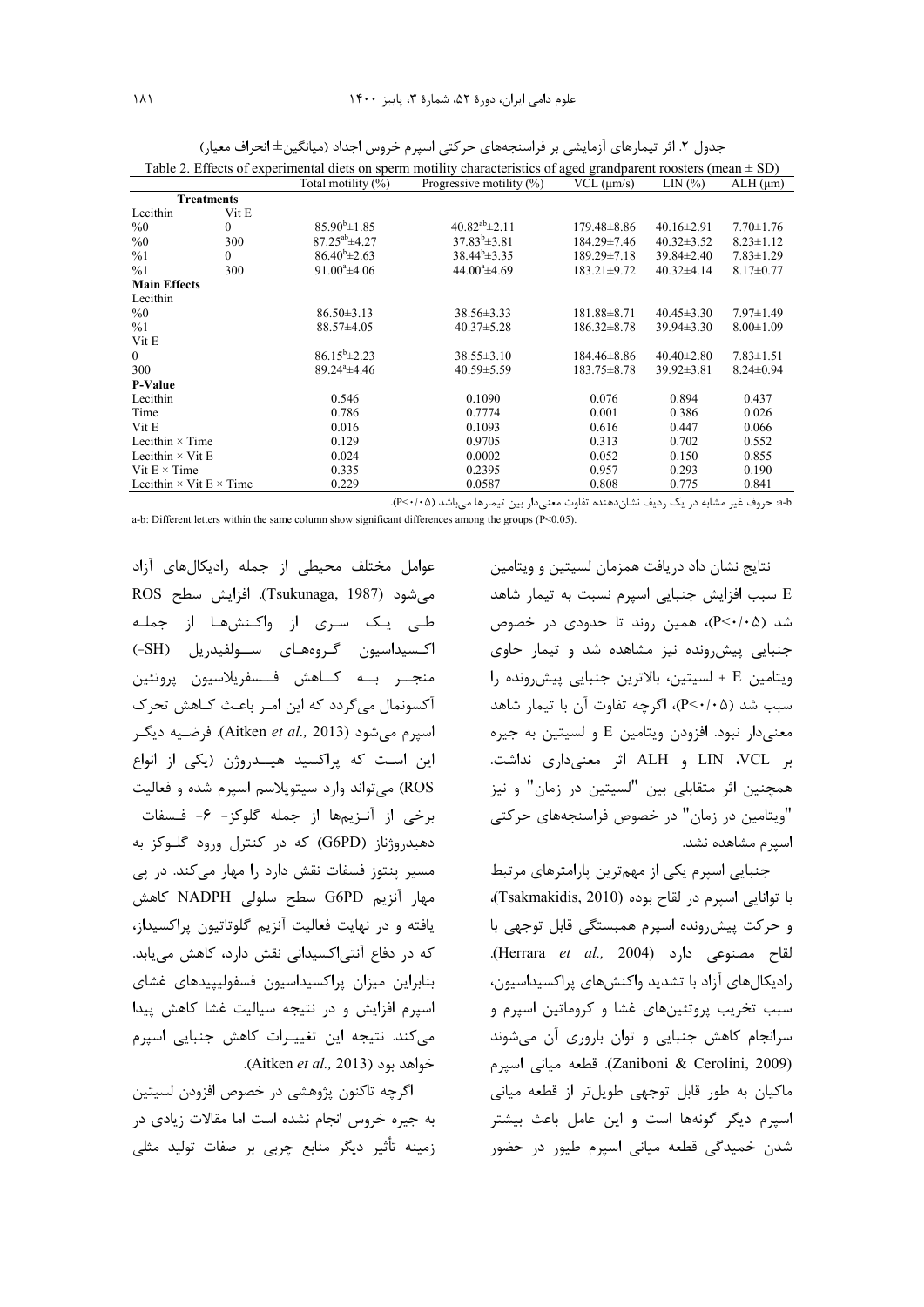تاکنون مطالعات متعددی نشان داده است که با افزایش سن خروس، میزان باروری کاهش مییابد Sexton and Renden, 1989; Weil et al., 1999; ) Hocking and Bernard, 2000). از طرفی افزایش نرخ متابولیک پرنده، سبب افزایش تنش اکسیداتیو شده و این امر به نوبه خود سبب کاهش تحرک اسپرم میشود (Rutkowska *et al.*, 2005)، با این حال مکمل ویتامین E از میزان این تنش میکاهد (Aydilek et al., 2004). نقش آنتی اکسیدانی ویتامین E در مهار آثار زیانبار رادیکالهای آزاد در بیضه و اسپرم مشاهده شده است. ويتامين E مىتواند سيستم دفاعی آنتیاکسیدانی سلولهای بیضه و اسپرم را تقويت كند (Gallardo et al., 2015). راديكال هاى آزاد روی سلولهای اسپرمساز موش نر اثر گذاشته و باعث El-Shenawy et al., ) كاهش ساخت اسپرم مى شود 2014). Min et al. (2016) در پژوهشی نشان دادند که ویتامین E رادیکالهای آزاد را حذف و توان باروری Ayinde et al. مطالعه Ayinde et al. (2012) ویتامین E (۱۵۰mg به ازای هر کیلوگرم وزن بدن) توانست سبب كاهش پراكسيداسيون ليپيدهاى اسپرم در رتهای تحت تیمار با سرب شود.

ویژگیهای ماکروسکویی، شامل غلظت اسپرم و حجم مایع منی از صفات دیگری بودند که در این پژوهش مورد بررسی قرار گرفتند (جدول ۳). نتایج نشان داد استفاده همزمان از ويتامين E و لسيتين، سبب افزایش غلظت اسپرم نسبت به دیگر تیمارها شد (P<٠/٠۵)، اما در خصوص حجم اسپرم، تفاوتی بین تیمارهای آزمایشی مشاهده نشد.

.Cerolini et al (2006) بيان داشتند افزودن ٣٠٠ میلی گرم ویتامین E به جیره خروسهای گله مادر سویه كاب، سبب افزايش حجم و غلظت اسپرم مى شود. :2019) Darestani et al. نيز همين نتيجه را با افزودن ۱۰۰۰ میلی گرم ویتامین E به جیره خروس ورامینی گزارش كردند. Attia & Kamel (2012) اثر سطوح صفر، ۱/۰ ۱/۵ و ۱/۵ درصد لسیتین سویا را بر کیفیت منی خرگوش بررسی و گزارش کردند که در گروههای مربوط به سطوح ١ و ١/٥ درصد لستين سويا، حجم منى و غلظت اسیرم به طور معنیداری بیشتر بود.

خروس منتشر شده است. .Behnamifar et al (2020) سطوح مختلف آلفا ليپوئيک اسيد را در جيره خروسهاي مسن گله مادر به کار گرفته و گزارش کردند که این ترکیب سبب بهبود جنبایی کل و جنبایی پیش رونده اسپرم شد. (2018) Safari Asl et al. (2018 نيز با استفاده از منابع مختلف روغن وبرقرارى نسبتهاى متفاوت اسيد چرب امگا ۳ به امگا ۶ در جیره خروسهای گله مادر گزارش کردند که نسبت ۰/۱۶ (n3/n6=۰/۱۶) سبب افزایش جنبایی کل اسپرم می شود. استفاده از ۶ درصد لسيتين سويا در جيره مرغ Gimmizah (يک سويه دو منظوره) سبب بهبود جوجهدرآوری و باروری شد ( Attia et al., 2009). Attia & Kamel (2012) لسيتين سويا را به مدت ١٢ هفته در چهار سطح صفر، ١،٥، ١ و ١١٥ درصد در جیره خرگوشهای بالغ به کار گرفته و نشان دادند همه تیمارهای حاوی لسیتین نسبت به گروه شاهد، جنبایی کل اسپرم در خرگوشها را به طور معنیداری افزایش دادند. همچنین مقالات بسیاری در خصوص آثار مثبت استفاده از رقیق کنندههای بر پایه لسیتین سویا بر بهبود جنبایی اسپرم گونههای مختلف منتشر شده است (Akhter et al., 2011، كاوميش؛ Emamverdi et al., 2013 \$J. Crespilho et al., 2012 قوچ زندي).

استفاده از مواد آنتی اکسیدانی مانند ویتامین E، رادیکالهای آزاد را کاهش داده و در نتیجه از کاهش جنبایی اسپرم جلوگیری میکند. درصد بالای غلظت اسپرمهای دارای جنبایی پیش رونده باعث افزایش میزان باروری در نمونههای منی میشود Mohamad (Behnamifar et al., 2020). در مطالعه Asrol & Abdul Rashid (2017) گزارش شد که چهار هفته پس از افزودن ۲۰۰ و ۴۰۰ واحد بین المللی از ویتامین E به جیره خروسها، جنبایی اسپرم تازه آنها همسو با افزایش ویتامین E افزایش يافت. .Khan et al (2012) نيز بهبود باروري خروس هایی که ویتامین E دریافت کرده بودند را گزارش کردند. .Tabatabaei et al (2011) با بررسی اثر افزودن سطوح مختلف ويتامين E در رقيق كننده اسپرم خروس، گزارش کردند که ویتامین E سبب افزایش معنیدار جنبایی اسپرم شد.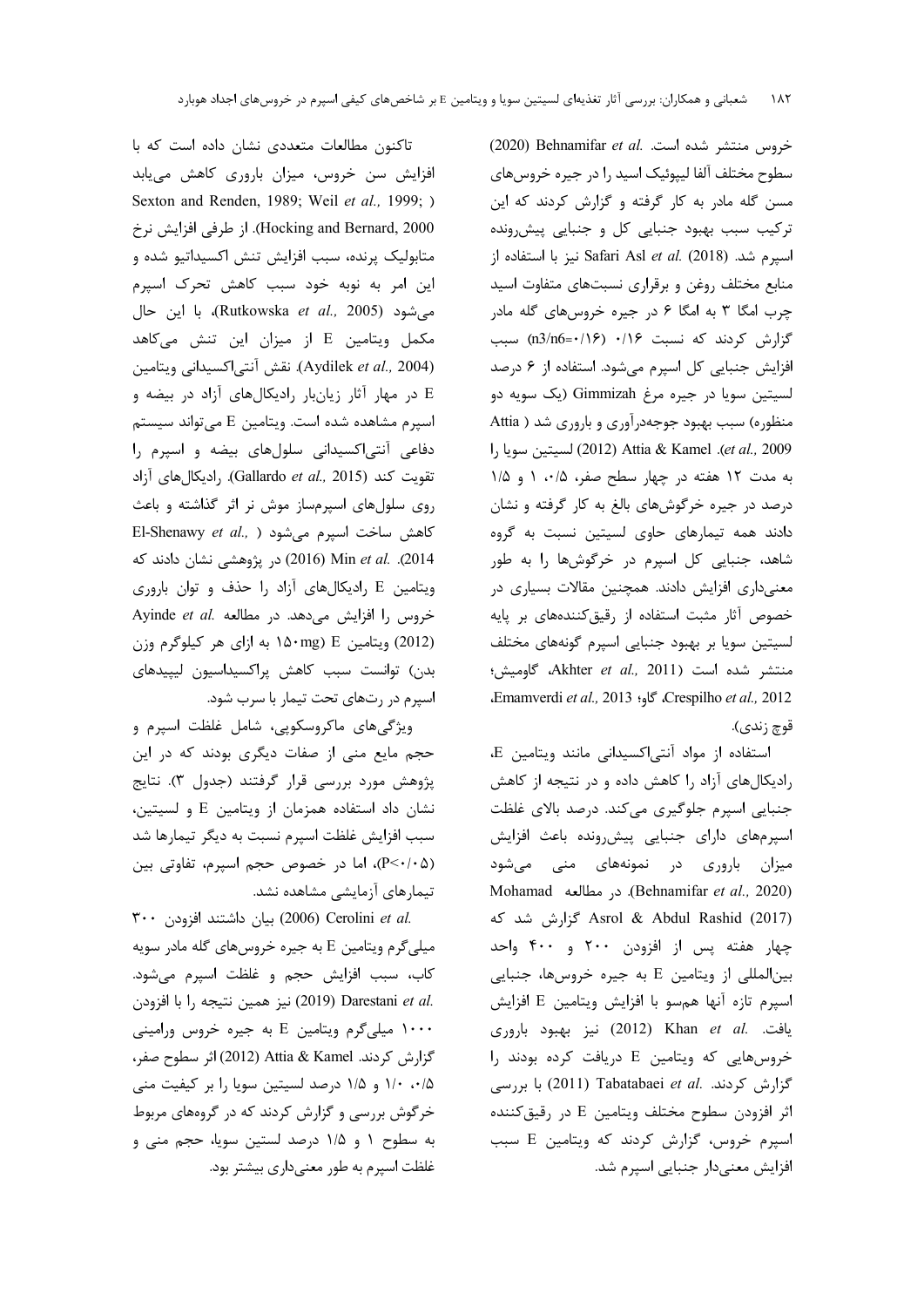| Table 3. Effects of experimental diets on some sperm characteristics of aged grandparent roosters (mean $\pm$ SD) |          |                         |                                                     |                                       |                                 |                      |                           |                         |
|-------------------------------------------------------------------------------------------------------------------|----------|-------------------------|-----------------------------------------------------|---------------------------------------|---------------------------------|----------------------|---------------------------|-------------------------|
|                                                                                                                   |          | Semen<br>volume<br>(mL) | Sperm<br>concentration<br>$(1\times10^9/\text{mL})$ | <b>DNA</b><br>Fragmentation<br>$(\%)$ | Membrane<br>Integrity<br>$(\%)$ | Morphology<br>$(\%)$ | Viability<br>(%)          | MDA<br>(mmol/mL)        |
| <b>Treatments</b>                                                                                                 |          |                         |                                                     |                                       |                                 |                      |                           |                         |
| Lecithin                                                                                                          | Vit E    |                         |                                                     |                                       |                                 |                      |                           |                         |
| $\%0$                                                                                                             | $\Omega$ | $0.52 \pm 0.24$         | $2.79^b \pm 0.22$                                   | $6.90 \pm 2.47$                       | $83.60^b \pm 4.13$              | $12.53 \pm 2.11$     | $84.20^{b} \pm 5.39$      | $2.69^a \pm 0.31$       |
| %0                                                                                                                | 300      | $0.61 \pm 0.31$         | $2.74^b \pm 0.39$                                   | $7.00 \pm 2.83$                       | $83.94^{b} \pm 4.17$            | $12.45 \pm 2.28$     | $87.63^{ab} \pm 1.70$     | $2.35^{ab} \pm 0.36$    |
| %1                                                                                                                | $\Omega$ | $0.70 \pm 0.25$         | $2.78^b \pm 0.25$                                   | $7.70 \pm 1.95$                       | $85.16^{ab} \pm 2.90$           | $12.31 \pm 2.45$     | $86.60^{ab} \pm 1.90$     | $2.75^{\circ}$ ±0.34    |
| %1                                                                                                                | 300      | $0.57 \pm 0.24$         | $3.17^a \pm 0.64$                                   | $5.14 \pm 2.03$                       | $89.18^{a} \pm 5.57$            | $11.82 \pm 2.07$     | $92.11^a \pm 5.42$        | $2.00^{\rm b} \pm 0.39$ |
| <b>Main Effects</b>                                                                                               |          |                         |                                                     |                                       |                                 |                      |                           |                         |
| Lecithin                                                                                                          |          |                         |                                                     |                                       |                                 |                      |                           |                         |
| %0                                                                                                                |          | $0.56 \pm 0.32$         | $2.77^b \pm 0.30$                                   | $6.94 \pm 2.55$                       | $83.78^b \pm 4.08$              | 12.49±2.14           | $85.99^b \pm 5.133$       | $2.52 \pm 0.38$         |
| %1                                                                                                                |          | $0.64 \pm 0.24$         | $2.97^{\rm a}$ ±0.52                                | $6.47 \pm 2.34$                       | $86.95^{\circ}$ ±4.91           | $12.07 \pm 2.42$     | $89.39^a \pm 4.809$       | $2.37\pm0.49$           |
| Vit E                                                                                                             |          |                         |                                                     |                                       |                                 |                      |                           |                         |
| $\theta$                                                                                                          |          | $0.52 \pm 0.28$         | $2.78 \pm 0.23$                                     | $7.30 \pm 2.20$                       | $84.15 \pm 3.74$                | $12.14 \pm 2.26$     | $85.68^b \pm 4.831$       | $2.72^{\circ}$ ±0.32    |
| 300                                                                                                               |          | $0.53 \pm 0.24$         | $2.96 \pm 0.58$                                     | $6.00 \pm 2.55$                       | $86.86 \pm 5.05$                | $11.94 \pm 2.28$     | 89.71 <sup>a</sup> ±4.811 | $2.18^b \pm 0.42$       |
| P-Value                                                                                                           |          |                         |                                                     |                                       |                                 |                      |                           |                         |
| Lecithin                                                                                                          |          | 0.111                   | 0.045                                               | 0.337                                 | 0.009                           | 0.364                | 0.018                     | 0.131                   |
| Time                                                                                                              |          | 0.152                   | 0.075                                               | 0.998                                 | 0.095                           | 0.475                | 0.295                     | 0.066                   |
| Vit E                                                                                                             |          | 0.695                   | 0.156                                               | 0.913                                 | 0.076                           | 0.458                | 0.021                     | 0.001                   |
| Lecithin $\times$ Time                                                                                            |          | 0.113                   | 0.266                                               | 0.054                                 | 0.032                           | 0.065                | 0.014                     | 0.127                   |
| Lecithin $\times$ Vit E                                                                                           |          | 0.150                   | 0.047                                               | 0.051                                 | 0.023                           | 0.273                | 0.041                     | 0.035                   |
| Vit $E \times Time$                                                                                               |          | 0.133                   | 0.173                                               | 0.100                                 | 0.578                           | 0.584                | 0.071                     | 0.014                   |
| Lecithin $\times$ Vit E $\times$ Time                                                                             |          | 0.205                   | 0.654                                               | 0.036                                 | 0.285                           | 0.074                | 0.512                     | 0.052                   |

جدول ٣. اثر تيمارهاي آزمايشي بر برخي ويژگيهاي اسپرم خروس اجداد (ميانگين± انحراف معيار)

a-b: حروف غير مشابه در يک رديف نشان دهنده تفاوت معنىدار بين تيمارها مي باشد (P<٠/٠۵).

a-b: Different letters within the same column show significant differences among the groups (P<0.05).

MDA در اسپرم خروسهایی که با جیره حاوی لسیتین+ ويتامين E، تغذيه شدند مشاهده شد (P<٠/٠۵). همچنین دادههای مربوط به اثر متقابل "زمان در لسيتين" (شكلهاي ١ و ٢) بيانگر تاثير مثبت افزودن لسيتين بر افزايش يکپارچگي غشاي سلولي در روز ۴۰، و بر درصد زندهمانی در روزهای ۴۰ و ۶۰ آزمایش بود (P<۰/۰۵). شکل ۳ نیز بیانگر وجود اثر متقابل "زمان در ویتامین" بر میزان MDA مایع منی در روز پایانی آزمایش بود (P<۰/۰۵). درصد اسپرمهای با مورفولوژی غیر نرمال و درصد اسپرمهای دارای DNA آسیبدیده تحت تأثير تيمارهاي آزمايشي قرار نگرفت.

یژوهش ها نشان می دهد که زندهمانی و یکیارچگی غشای پلاسمایی از فراسنجههای تأثیرگذار در توانایی لقاح اسپرم است، زیرا در صورت تخریب غشای پلاسمایی اسپرم، تغییرات در سطح DNA و پروتئینهای اسپرم رخ میدهد که میتواند منجر به عدم توانایی اسیرم برای شرکت در فرآیند لقاح شود (Emamverdi et al., 2013). روند نتايج به دست آمده در این بخش با نتایج به دست آمده از بخش جنبایی همخوانی خوبی دارد که نشان میدهد بین جنبایی، زندهمانی و یکپارچگی غشای پلاسمایی رابطه مثبتی .(Shahverdi et al., 2015).

در يژوهش .Comhaire et al (2000)، گزارش شد كه دريافت آنتى|كسيدان خوراكي همچون آلفا توكروفرول، غلظت اسپرم در افراد اليگواسپرم (تعداد يا غلظت کم اسپرم در هر انزال) را به طور معنیداری افزایش میدهد. بهبود صفات کیفی اسپرم به ارتقاء وضعيت ثبات اكسيداتيو آن مربوط مى شود Wang & Wang, 2008) که به نظر می رسد در اثر به کارگیری E ويتامين سويا (Attia & Kamel, 2012) و ويتامين (Safari Asl et al., 2018) در جيره خروس ها ايجاد شده باشد. با اینحال در پژوهشهایی نیز نتایج متضادی حاصل شده است، از جمله Mohamad Asrol & Abdul 2017) Rashid (2017) گزارش دادند که افزودن ۲۰۰ و ۴۰۰ واحد بين|لمللي ويتامين E به جيره خروسها بر حجم و Sustellini et al. مؤثر نبود. Castellini et al. (2003) و .Gliozzi et al (2009) نيز در پژوهش هايي كه روی خرگوش به انجام رساندند، گزارش کردند که ويتامين E بر غلظت و حجم اسيرم بي تأثير بود.

نتايج مربوط به صفات يكپارچگى غشاى اسپرم، زندهمانی اسیرم، شکست DNA اسپرم، مورفولوژی غيرنرمال در اسيرم، و ميزان مالون دي آلدئيد (MDA) مايع منى در جدول ٣ آمده است. بالاترين درصد زندهمانی و یکپارچگی غشاء سلولی، و نیز کمترین میزان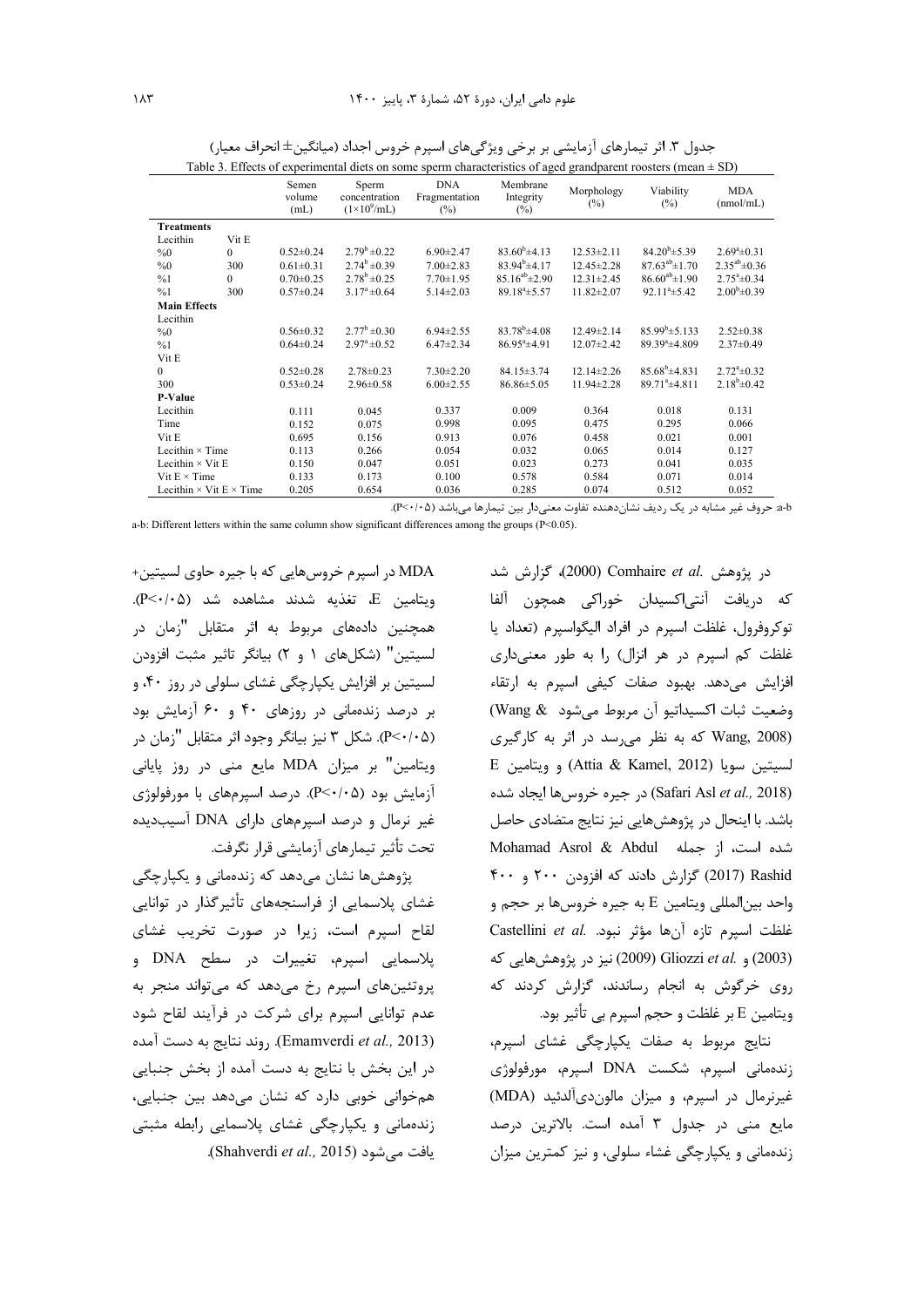

شکل ۱. اثر متقابل زمان × لسیتین بر یکپارچگی غشای اسپرم





شکل ۲. اثر متقابل زمان × لسیتین بر زندهمانی اسپرم Figure 2. Interaction effect of time × lecithin on viability



شكل ٣. اثر متقابل زمان × ويتامين E بر ميزان MDA مايع منى Figure 3. Interaction effect of time × vitamin E on seminal MDA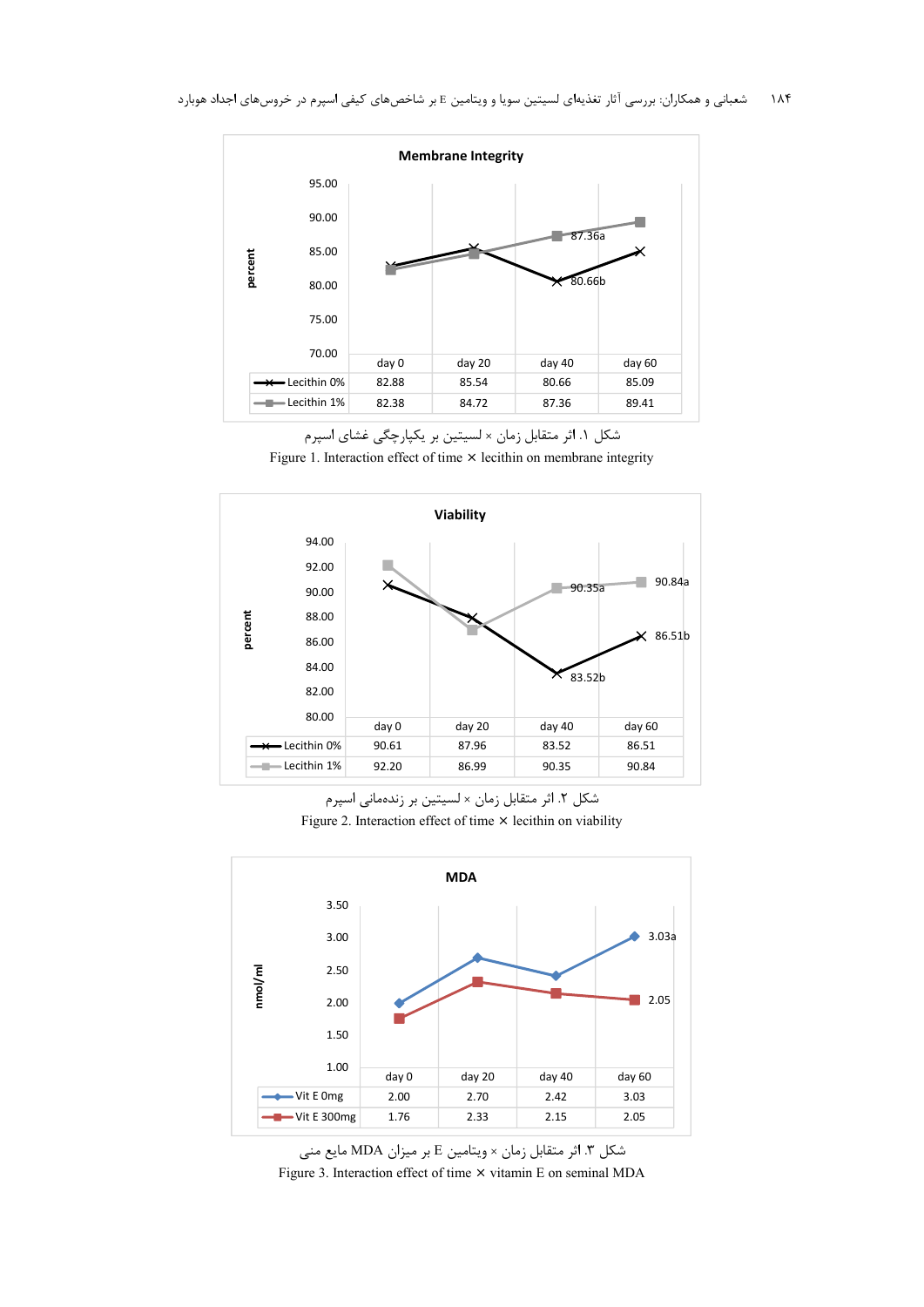از عوامل تأثیرگذار در یکپارچگی غشای پلاسمایی، جنس غشای اسپرم میباشد که در پرندگان به دلیل وجود مقادير زياد اسيدهاى چرب سيرنشده (PUFA)، یکپارچگی غشای پلاسمایی حساسیت بالاتری به پراکسیداسیون دارد (Surai et al., 2002). جهت کاهش آسیبهای ناشی از پراکسیداسیون لیپیدی به غشای اسپرم، علاوه بر آنتی|کسیدانهای طبیعی موجود در مایع منی، بهتر است از آنتی|کسیدانهایی با منشأ خارجی استفاده شود (Bansal & Bilaspuri, 2011).

شكست DNA اسپرم با اختلالات مورفولوژيک اسپرم مرتبط بوده و یکی از رایج ترین ارزیابیها جهت بررسی سلامت اسپرم، بررسی میزان شکست است (Avendano et al., 2009). در مطالعه حاضر افزودن ويتامين E و لسيتين سويا در جيره غذایی خروسها اثر معنیداری بر میزان شکست DNA و نیز درصد اسپرمهای با مورفولوژی غیر طبیعی نداشت. .Adabi et al (2011) با افزودن ۱۵۰ میلی گرم ویتامین E در جیره بلدرچین گزارش دادند درصد اسپرمهای غیرطبیعی و مرده کاهش یافت و دلیل آن را افزایش غلظت آلفاتوکوفرول در منی و کاهش سه برابری يراكسيداسيون ليپيدى آن دانستند. Sanocka & Kurpisz (2004) نشان داد که اضافه کردن ویتامین E به نمونههای منی باعث کاهش درصد اسپرمهای غیرنرمال و افزایش میزان باروری شد. در پژوهش (2017) Mohamad Asrol & Abdul Rashid مشخص شد که افزودن ویتامین E به نمونههای منی باعث کاهش اسپرمهای با دم غیر طبیعی شد. همچنین افزودن لسیتین سویا به جیره خرگوش سبب افزایش زندهمانی اسپرم و کاهش اسپرمهای غير طبيعي شد (Attia & Kamel, 2012).

بررسی میزان غلظت مالون دیآلدهید در مایع منی خروسها نشان داد که کمترین غلظت MDA مربوط به خروسهایی بود که همزمان لسیتین و ويتامين E دريافت كردند (P<٠/٠۵). مولكول هاي MDA با نفوذ به ساختار غشای سلول، موجب عدم تقارن در توزیع اجزای لیپیدی غشا شده و نیز با ايجاد پيوندهاى محكم با DNA سلول، موجب بروز

آسیب و شکستگیهایی در کروموزوم میشوند (Ernster, 1993). براساس نتايج پژوهش حاضر غلظت مالون دیالدهید مایع منی خروسهایی که به جیرهی آنها ویتامین E افزوده شده بود، به طور محسوسی از تیمارهای اول و سوم کمتر بود E این حال همراهی لسیتین و ویتامین E (P<٠/٠۵) در جیره سبب تشدید کاهش میزان MDA شد بين (P< $\cdot$ /•>P). در مطالعه Surai (2002) بين پراکسیداسیون لیپیدی اسپرم و میزان غلظت ویتامین E در مایع منی خروس همبستگی منفی B وجود داشت، به طوری که افزایش میزان ویتامین با کاهش پراکسیداسیون در اسپرم همراه بود. .2020) Teymouri Zadeh et al. (2020) با به كاركيرى روغن ماهی و روغن ذرت و پودر برگ رزماری در جيره غذايي خروسها نتيجه گرفتند استفاده از پودر برگ رزماری (۵ گرم در کیلوگرم) به همراه روغن ماهي و جيره روغن ماهي/ روغن زيتون (به نسبت ۵۰:۵۰)، منجر به کاهش معنیدار غلظت با MDA منبی شد. .Behnamifar *et al* منبی شد. .ADA استفاده از سطوح مختلف اسيد آلفالييوئيک (صفر، ۰۱۵، ۴۰، ۰۷، ۹۵، ۱۲۰ و ۱۴۵ میلی گرم) در جیره غذایی، گزارش دادند که سطح ۴۰ میلیگرم اسید آلفاليپوئيک و بيشتر، سبب كاهش قابل توجه غلظت MDA مني، بهبود يكپارچگي غشا و افزايش زندهمانی اسپرم شد.

## نتیجەگیری کلی

بررسی نتایج این آزمایش نشان داد که به کارگیری همزمان ويتامين E و لسيتين سويا در جيره خروسهای مسن، موجب بهبود برخی پارامترهای حرکتی اسپرم و برخی صفات کیفی منی خروس به ویژه زندهمانی و یکپارچگی غشای اسپرم شد. همچنین با توجه به تشدید اثر مثبت لسیتین در همراهی با ویتامین E درکاهش میزان MDA، به نظر می رسد به کارگیری آنتیاکسیدانهای طبیعی همچون ویتامین E همراه با منابع حاوی اسیدهای چرب سيرنشده همچون لسيتين، منجر به بهبود وضعیت کیفی اسپرم در خروسهای مسن شود.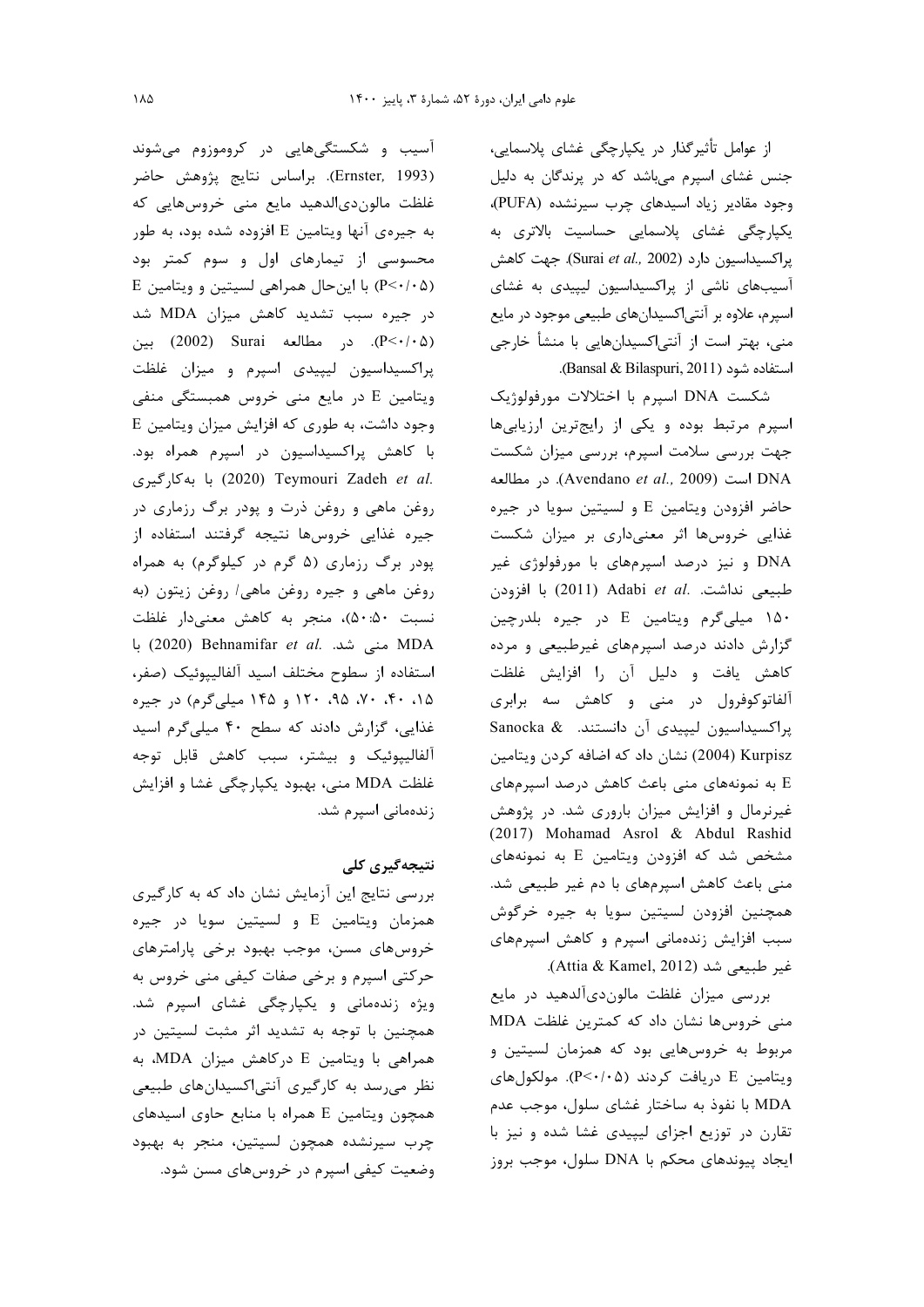#### **REFERENCES**

- 1. Adabi, S., Cooper, R., Kamali, M. & Hajbabaei, A. (2011). The influence of inclusions of vitamin E and corn oil on semen traits of Japanese quail (Coturnix coturnix japonica). *Animal Reproduction Science*, 123(1-2), 119-125.
- 2. Aitken, R., Smith, T., Lord, T., Kuczera, L., Koppers, A., Naumovski, N., Connaughton, H., Baker, M. & De Iuliis, G. (2013). On methods for the detection of reactive oxygen species generation by human spermatozoa: analysis of the cellular responses to catechol oestrogen, lipid aldehyde, menadione and arachidonic acid. *Andrology,* 1(2), 192-205.
- 3. Akhter, S., Ansari, M.S., Rakha, B.A., Ullah, N., Andrabi, S.M. & Khalid. M. (2011). In vitro evaluation of liquid stored buffalo semen at 5c diluted in soya lecithin-based extender (Bioxcell), tris-citric egg yolk, skim milk and egg yolk-citrate extenders*. Journal of Reproduction Domestic Animal*, 46(1), 45-49.
- 4. Attia, Y.A., Hussein, A.S., TagEl-Din, A.E., Qota, E.M., Abed El-Ghany, A.I. & El-Sudany, A.M. (2009). Improving productive and reproductive performance of dualpurpose crossbred hens in the tropics by lecithin supplementation. *Tropical Animal Health Production*, 41, 461-475.
- 5. Attia, Y.A. & Kamel, K.I. (2012). Semen quality, testosterone, seminal plasma biochemical and antioxidant profiles of rabbit bucks fed diets supplemented with different concentrations of soybean lecithin. *Animal*, 6(5), 824-833.
- 6. Avendano, C., Franchi, A., Taylor, S., Morshedi, M., Bocca, S. & Oehninger, S. (2009). Fragmentation of DNA in morphologically normal human spermatozoa. *Fertility & Sterility,* 91(4), 1077-84.
- 7. Aydilek, N., Aksakal, M. & Karakilcik, A.Z. (2004). Effects of testosterone and vitamin E on the antioxidant system in rabbit testis. *Andrologia,* 36, 277-281.
- 8. Ayinde, O.C., Ogunnowo, S. & Ogedegbe, R.A. (2012). Influence of Vitamin C and Vitamin E on testicular zinc content and testicular toxicity in lead exposed albino rats. *BMC Pharmacology and Toxicology*, 13(2), 1-8.
- 9. Bansal, A.K. & Bilaspuri, G.S. (2011). Impacts of oxidative strees and antioxidants on semen functions. *Veterinary Medicine International*, 686137, 1-7.
- 10. Behnamifar, A., Rahimi, S.H., Karimi Torshizi, M.A., Sharafi, M. & Grimes, J.L. (2020). Effects of dietary alpha-lipoic acid supplementation on the seminal parameters and fertility potential in aging broiler breeder roosters, *Poultry Science,* 100(2), 1221-1238.
- 11. Burrows, W.H. & Quinn, J.P. (1937). The collection of spermatozoa from the domestic fowl and turkey. *Poultry Science*, 16, 19–24.
- 12. Castellini, C., Lattaioli, P., Dal Bosco, A., Minelli, A. & Mugnai, C. (2003). Oxidative status and semen characteristics of rabbit buck as affected by dietary vitamin E, C and n-3 fatty acids. *Reproduction Nutrition Development,* 43(1), 91-103.
- 13. Cerolini, S., Zaniboni, L., Maldjian, A. & Gliozzi, T. (2006). Effect of docosahexaenoic acid and atocopherol enrichment in chicken sperm on semen quality, sperm lipid composition and susceptibility to peroxidation. *Theriogenology,* 66, 877-886.
- 14. Cerolini, S., Kelso, K.A., Noble, R.C., Speake, B.K., Pizzi, F. & Cavalchini, L.G. (1997). Relationship between spermatozoan lipid composition and fertility during aging of chickens. *Biology of Reproduction*, 57(5), 976-980.
- 15. Chohan, K.R., Griffin, J.T. & Carrell, D.T. (2004). Evaluation of chromatin integrity in human sperm using acridine orange staining with different fixatives and after cryopreservation. *Andrologia*, 36(11), 321-326.
- 16. Colares, J.R., Schemitt, E.G., Hartmann, R.M., Moura, R.M., Morgan-Martins, M.I., Fillmann, H.S., Fillmann, L. & Marroni, N.P. (2016). Effect of lecithin on oxidative stress in an experimental model of rats colitis induced by acetic acid. *Journal of Coloproctology*, 36(2), 97-103.
- 17. Comhaire, F.H., Christophe, A.B., Zalata, A.A., Dhooge, W.S., Mahmoud, A.M. & Depuydt, C.E. (2000). The effects of combined conventional treatment, oral antioxidants and essential fatty acids on sperm biology in subfertile men. *Prostaglandins Leukot Essent Fatty Acids,* 63(3), 159-165.
- 18. Crespilho, A. M., SaFilho, M. F., Dell'Aqua, J. A., Nichi, M., Monteiro, G. A., Avanzi, B. R., Martins, A. & Papa, F.O. (2012). Comparison of in vitro and in vivo fertilizing potential of bovine semen frozen in egg yolk or new lecithin based extenders. *Livestock Science,* 149(1), 1-6.
- 19. Darestani, A., karimi, K., Zand, K. & Khodaei motlagh, M. (2019). Effect of vitamins C and E on some sperm characteristics in Varamini rooster in cold conditon. *Research on Animal Production,* 10(24), 66-75.
- 20. Devasagayam, T.P.A., Tilak, J.C., Boloor, K.K., Sane Ketaki, S., Ghaskadbi Saroj, S. & Lele, R.D. (2004). Free radicals and antioxidants in human health: Current status and future prospects. *Journal of Association of Physicians of India,* 52, 794-804.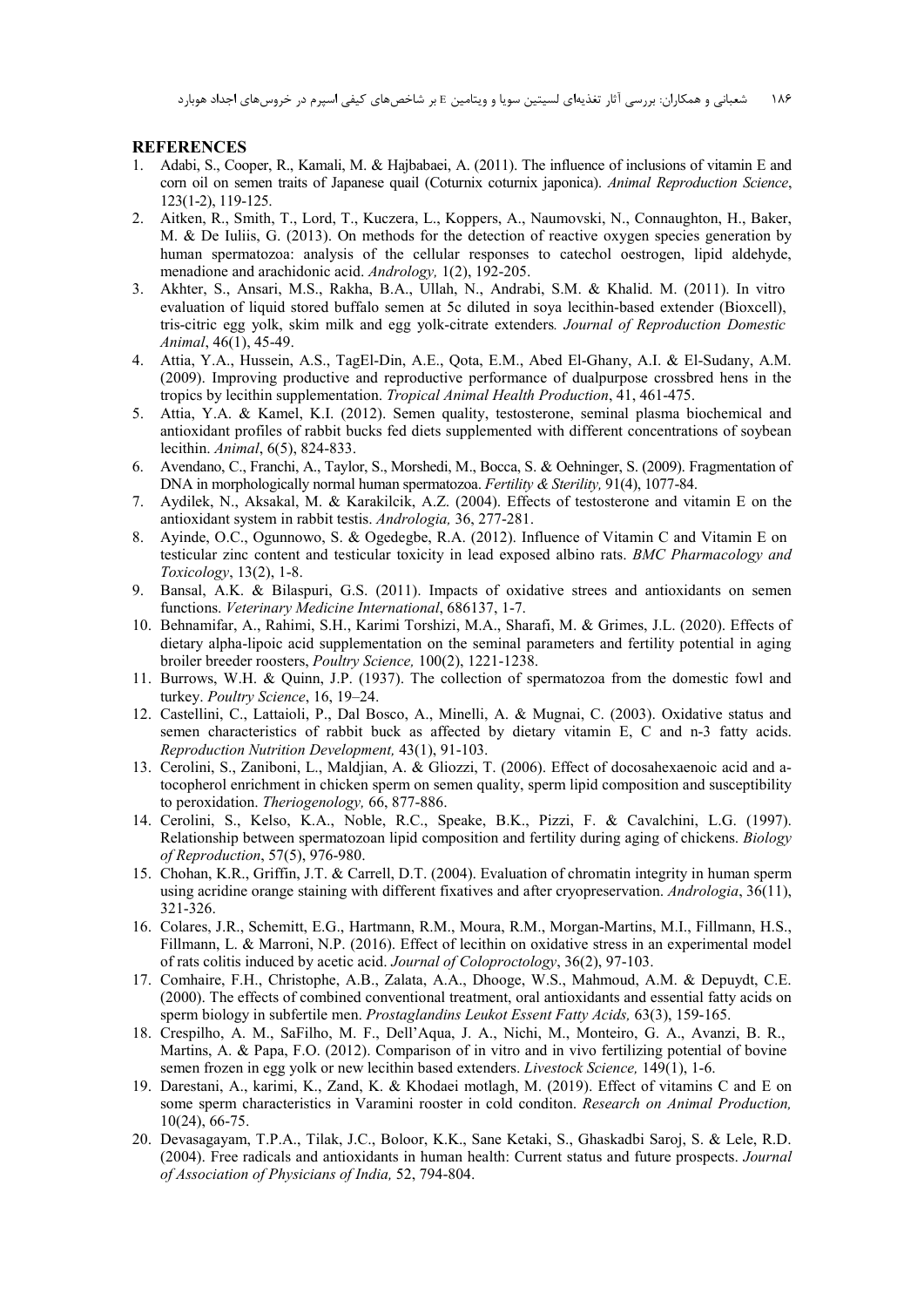- 21. EI-Shenawy, N.S., AL-Harbi, M.S. & Hamza, R.Z. (2014).Effect of vitamin E and selenium separately and in combination onbiochemical, immunological and histological changes induced bysodium azide in male mice. *Experimental and Toxicologic Pathology*, 67, 65-76.
- 22. Emamverdi, M., Zhandi, M., Zare Shahneh, A., Sharafi, M. & Akbari-Sharif, A. (2013). Optimization of ram semen cryopreservation using a chemically defined soybean lecithin-based extender. *Reproduction Domestic Animal*, 48(1), 899-904.
- 23. Ernster, L. (1993). Lipid peroxidation in biological membranes: mechanisms and implications. In: K. Yagi (Ed), *Active oxygen, lipid peroxides and antioxidants*. (pp. 1-38.) CRC Press, Boca Raton.
- 24. Esterbauer, H., Schaur, R.J. & Zollner, H. (1991). Chemistry and biochemistry of 4-hydroxynonenal, malonaldehyde and related aldehydes. *Free Radical Biology and Medicine,* 11, 81-128.
- 25. Fouad, A.M., Senousey, H.K., Ruan, D., Xia, W., Chen, W., Wang, S. & Zheng, C. (2020). Nutritional modulation of fertility in male poultry. *Poultry Science*, 99 (11), 5637-5646.
- 26. Fouad, A.M., Ruan, D., El-Senousey, H.K., Chen, W., Jiang, S. & Zheng, C. (2019). Harmful effects and control strategies of aflatoxin B1 produced by *Aspergillus flavus* and *Aspergillus parasiticus* strains on poultry: Review. *Toxins*, 11(3), 176.
- 27. Fulbert, J.C. & Cals, M.J. (1992). Free radicals in clinical biology. Origin, pathogenic effect and defense mechanisms. *Pathologie Biologie,* 40, 66–77.
- 28. Gallardo, M., Pérez, D., Strobel, P., Cárcamo, J. & Leighton, F. (2015). Cholesterol and vitamin E determination in broiler chickens fed canola oil. *Archivos de Medicina Veterinaria*, 47(2), 221-224.
- 29. Gliozzi, T.M., Zaniboni, L., Maldjian, A., Luzi, F., Maertens, L. & Cerolini, S. (2009). Quality and lipid composition of spermatozoa in rabbits fed DHA and vitamin E rich diets. *Theriogenology,* 71(6), 910-919.
- 30. Herrara, C., Brogliatti, G., Cavia, R., Conde, P., Revora, M. & Pasqualini, R. S. (2004). CASA sperm parameters and their relation with in vitro fertilization. In: Proceedings of the 15<sup>th</sup> *International Congress on Animal Reproduction,* 8-12 Aug., Porto Seguro, Brazil, pp. 411-415.
- 31. Hocking, P. & Bernard, R. (2000). Effects of the age of male and female broiler breeders on sexual behaviour, fertility and hatchability of eggs. *British Poultry Science*, 41, 370-376.
- 32. Jaldin, R.G., Falcão, H.A., Sequeira, J.L. & Yoshida, W.B. (2006). O processo aterosclerótico em artérias de coelhos submetidos à dieta suplementada com gema de ovo: modelo experimental de baixo custo. *Jornal Vascular Brasileiro*, 5, 247-256.
- 33. Judde, A., Villeneuve, P., Rossignol-Castera, A. & Le Guillou, A. (2003). Antioxidant effect of soy lecithins on vegetable oil stability and their synergism with tocopherols. *Journal of the American Oil Chemists' Society*, 80, 1209-1215.
- 34. Khan, R.U., Rahman, Z.U., Javed, I. & Muhammad, F. (2012). Effect of vitamins, probiotics and protein on semen traits in post-molt male broiler breeders. *Animal Reproduction Science,* 135(1–4), 85-90.
- 35. Long, J.A., Bongalhardo, D.C., Pelaez, J., Saxena, S., Settar, P., O'Sullivan, N.P. & Fulton, J.E. (2010). Rooster semen cryopreservation: effect of pedigree line and male age on postthaw sperm function. *Poultry Science,* 89, 966-973.
- 36. Lotfi, S., Mehri, M., Sharafi, M. & Masoudi, R. (2017). Hyaluronic acid improves frozen-thawed sperm quality and fertility potential in rooster. *Animal Reproduction Science*, 184, 204–210.
- 37. Min, Y., Sun, T., Niu, Z. & Liu, F. (2016). Vitamin C and vitamin E supplementation alleviates oxidative stress induced by dexamethasone and improves fertility of breeder roosters. *Animal Reproduction Science,* 171, 1-6.
- 38. Mohamad Asrol, K. & Abdul Rashid, B. (2017). Effect of vitamin E supplementation on semen quantity and quality of Local Kampong roosters. *Malaysian Journal of Animal Science*, *20*(1), 37-43.
- 39. Najafi, A., Taheri, R.A., Mehdipour, M., Martínez-Pastor, F., Rouhollahi, A. & Nourian, M.R. (2019). Improvement of post-thawed sperm quality in broiler breeder roosters by ellagic acid-loaded liposomes. *Poultry Science*, 98(1), 440–446.
- 40. Papa, F.O., Felicio, G.B., Melo-Ona, C.M., Avarenga, M.A., De.Vita, B., Trinque, C., Puoli-Filhob, J.N.D. & Dell Aqu, J.A. (2010). Replacing egg yolk with soybean lecithin in the cryopreservation of stallion semen. *Journal of Animal Reproduction Science,* 129, 73-77.
- 41. Partyka, A., Niżański, W. & Łukaszewicz, E. (2010). Evaluation of fresh and frozen-thawed fowl semen by flow cytometry. *Theriogenology,* 74, 1019-1027.
- 42. Pruchniak, M.P., Arzna, M. & Demkow, U. (2016). Biochemistry of oxidative stress. *Advances in Experimental Medicine and Biology,* 878, 9–19.
- 43. Rengaraj, D. & Hong, Y.H. (2015). Effects of dietary vitamin E on fertility functions in poultry species. *International Journal of Molecular Sciences*, 16(5), 9910-9921.
- 44. Rutkowska, J., Cichon, M., Puerta, M. & Gil, D. (2005). Negative effects of elevated testosterone on female fecundity in zebra finches. *Hormones and Behavior*, 47, 585-591.